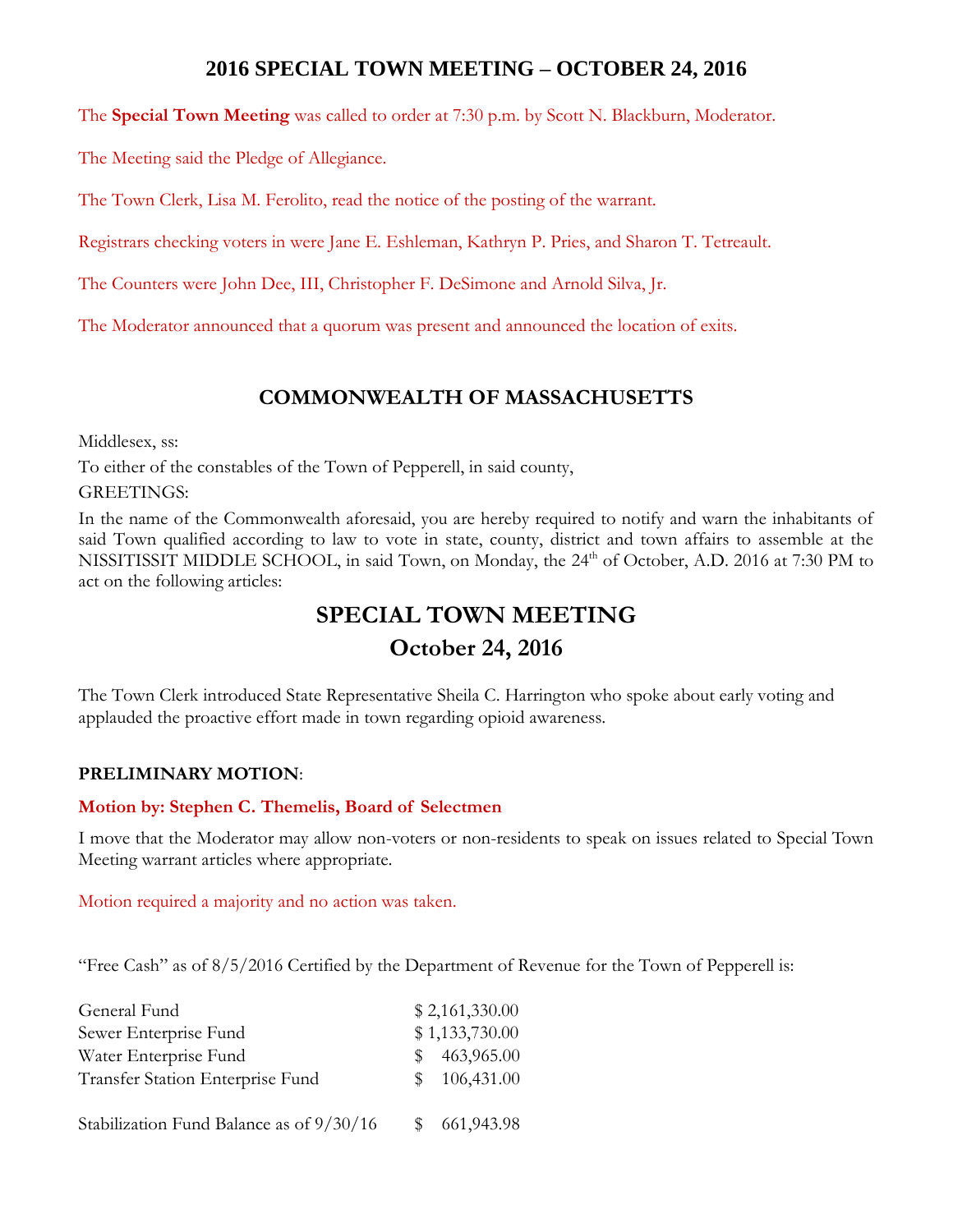# **ARTICLE 1 POST-EMPLOYMENT BENEFIT TRUST FUND (MA GENERAL LAW c32B s20)**

To see if the Town will vote to accept MA General Law, Chapter 32B, Section 20 Other Post-Employment Benefits Liability Trust Fund, or take any other action relative thereto.

- *Moody's and Standard & Poor bond rating agencies look favorably upon OPEB trust funds.*
- *Reported OPEBs include post-retirement health insurance costs including pharmacy costs.*
- *OPEB liabilities are trending upward… for states that have completed new OPEB actuarial studies since our last survey (which used 2013 or prior studies), total liabilities increased \$59.4 billion, or 12% over a span of two years.*
- *Massachusetts added \$515 million or +3.3% from FY 2014 to FY 2015.*
- **Source:** *S&P Global Ratings' latest survey of U.S. states report dated 9/7/2016.*

*Finance Committee approval given at Town Meeting.*

# **Motion by: Roland P. Nutter, Board of Selectmen**

I move that the Town vote to accept Massachusetts General Law, Chapter 32B, Section 20 Other Post-Employment Benefits Liability Trust Fund.

Motion required a majority vote and passed by unanimous voice vote. **Motion Carried**

# **ARTICLE 2**

#### By: Town Administrator and Board of Selectmen **PERSONNEL BY-LAW COMPENSATION PLAN**

To see if the Town will vote to amend its Compensation Plan established pursuant to Chapter 41, Section 108A, of the Massachusetts General Laws, and Pursuant to Chapter 31 of the Code of the Town of Pepperell, by deleting Appendices B, C and D of the Compensation Plan, and by inserting the text of said Appendices as follows, which reflects a Fiscal Year 2017 increase of 2.5% effective July 1, 2016.

*Explanation: This action places a new "Personnel Bylaw Compensation Plan" in place for non-union employees and reflects a Fiscal Year 2017 increase of 2.5% effective July 1, 2016.*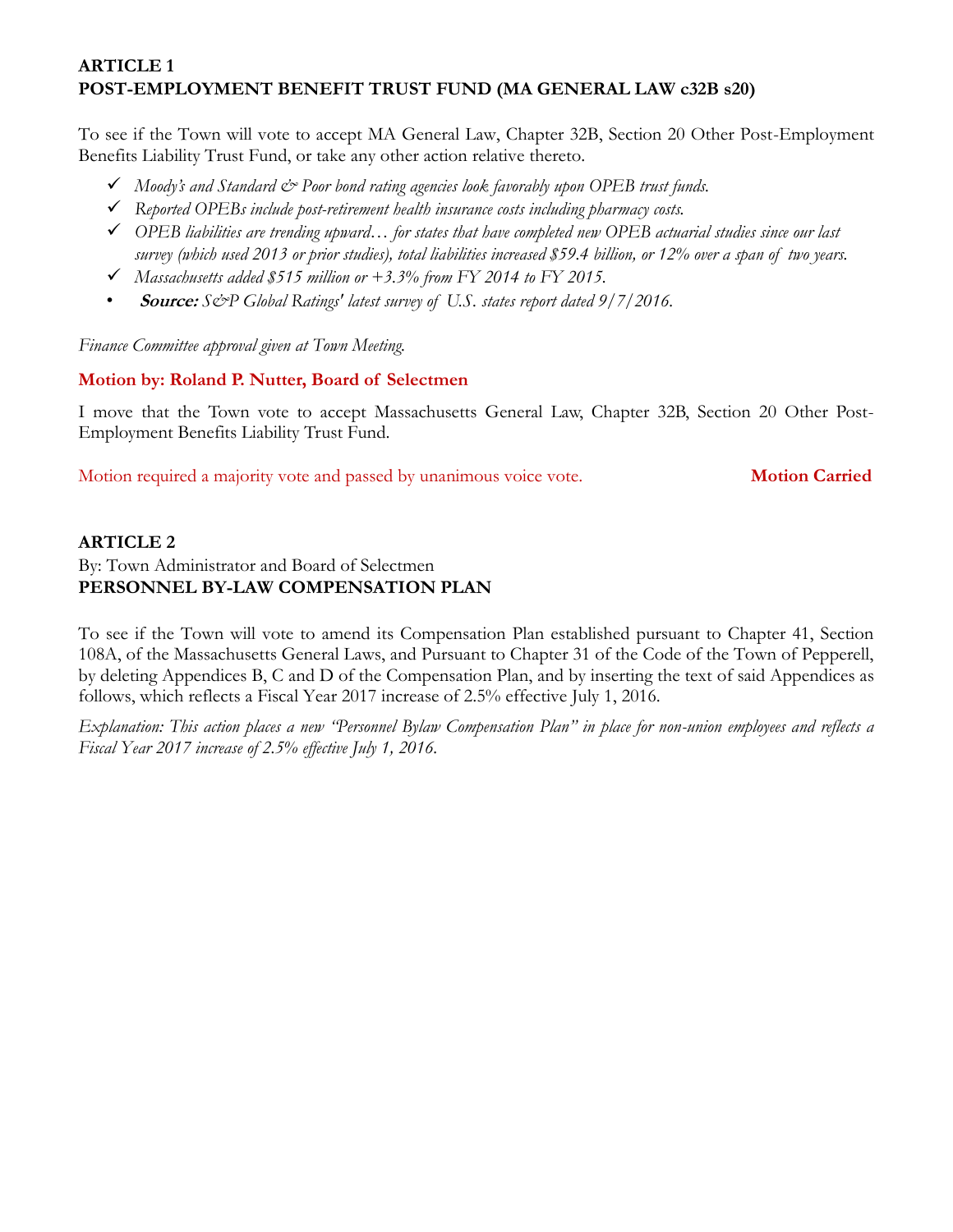#### APPENDIX B - HOURLY COMPENSATION PLAN

#### FISCAL 2017 (EFFECTIVE JULY 1, 2016)

REGULAR FULL-TIME AND REGULAR PART-TIME HOURLY EMPLOYEES

| GRADE STEP 1 STEP 2 STEP 3 STEP 4 STEP 5 STEP 6 |       |         |             |       |             |       |
|-------------------------------------------------|-------|---------|-------------|-------|-------------|-------|
| 1                                               | 14.71 | 15.30   | 15.91       | 16.55 | 17.21       | 17.90 |
| 2                                               | 15.58 |         | 16.20 16.85 |       | 17.53 18.23 | 18.96 |
| $\overline{3}$                                  | 17.16 |         | 17.84 18.56 | 19.30 | 20.07       | 20.88 |
| $\overline{4}$                                  | 18.85 | 19.60   | 20.39       | 21.20 | 22.05       | 22.93 |
| 5                                               | 20.77 | 21.60   | 22.46       | 23.36 | 24.29       | 25.27 |
| 6                                               | 22.84 |         | 23.75 24.70 | 25.69 | 26.72 27.78 |       |
| $\overline{7}$                                  | 25.11 |         | 26.12 27.16 | 28.25 | 29.38       | 30.55 |
| 8                                               | 27.63 |         | 28.74 29.89 | 31.08 | 32.33       | 33.62 |
| 9                                               | 30.39 | 31.61   | 32.87       | 34.19 | 35.55       | 36.98 |
| 10                                              | 33.43 | - 34.76 | 36.15       | 37.60 | 39.10       | 40.67 |

#### APPENDIX C - SALARY

COMPENSATION PLAN

#### FISCAL 2017 (EFFECTIVE JULY 1, 2016) REGULAR FULL-TIME AND REGULAR PART-TIME SALARIED EMPLOYEES

| GRADE | STEP <sub>1</sub> |       | STEP 2 STEP 3 | STEP <sub>4</sub> | STEP <sub>5</sub> | <b>STEP 6</b> |
|-------|-------------------|-------|---------------|-------------------|-------------------|---------------|
| 1     | 14.71             | 15.30 | 15.91         | 16.55             | 17.21             | 17.90         |
| 2     | 15.58             | 16.20 | 16.85         | 17.53             | 18.23             | 18.96         |
| 3     | 17.16             | 17.84 | 18.56         | 19.30             | 20.07             | 20.88         |
| 4     | 18.85             | 19.60 | 20.39         | 21.20             | 22.05             | 22.93         |
| 5     | 21.13             | 21.97 | 22.85         | 23.76             | 24.71             | 25.70         |
| 6     | 23.67             | 24.61 | 25.60         | 26.62             | 27.69             | 28.79         |
| 7     | 26.51             | 27.57 | 28.67         | 29.82             | 31.01             | 32.25         |
| 8     | 29.70             | 30.89 | 32.13         | 33.41             | 34.75             | 36.14         |
| 8a    | 31.50             | 32.76 | 34.07         | 35.43             | 36.85             | 38.32         |
| 9     | 33.23             | 34.56 | 35.94         | 37.38             | 38.87             | 40.43         |
| 9a    | 35.37             | 36.79 | 38.26         | 39.79             | 41.38             | 43.04         |
| 10    | 37.24             | 38.73 | 40.28         | 41.89             | 43.56             | 45.31         |

#### APPENDIX D

#### COMPENSATION PLAN FISCAL 2017 (EFFECTIVE JULY 1, 2016) SEASONAL, TEMPORARY & NON-REGULARLY SCHEDULED EMPLOYEES GRADE STEP 1 STEP 2 STEP 3 STEP 4 STEP 5 STEP 6 9.75 10.14 10.54 10.96 11.40 11.86 14.71 15.30 15.91 16.55 17.21 17.90 15.59 16.21 16.86 17.54 18.24 18.97 17.16 17.84 18.56 19.30 20.07 20.88 18.87 0.00 0.00 0.00 0.00 22.97 4a 20.38 0.00 0.00 0.00 0.00 0.00 20.76 0.00 0.00 0.00 0.00 25.26 22.84 0.00 0.00 0.00 0.00 27.79 25.11 0.00 0.00 0.00 0.00 30.56

27.62 0.00 0.00 0.00 0.00 33.62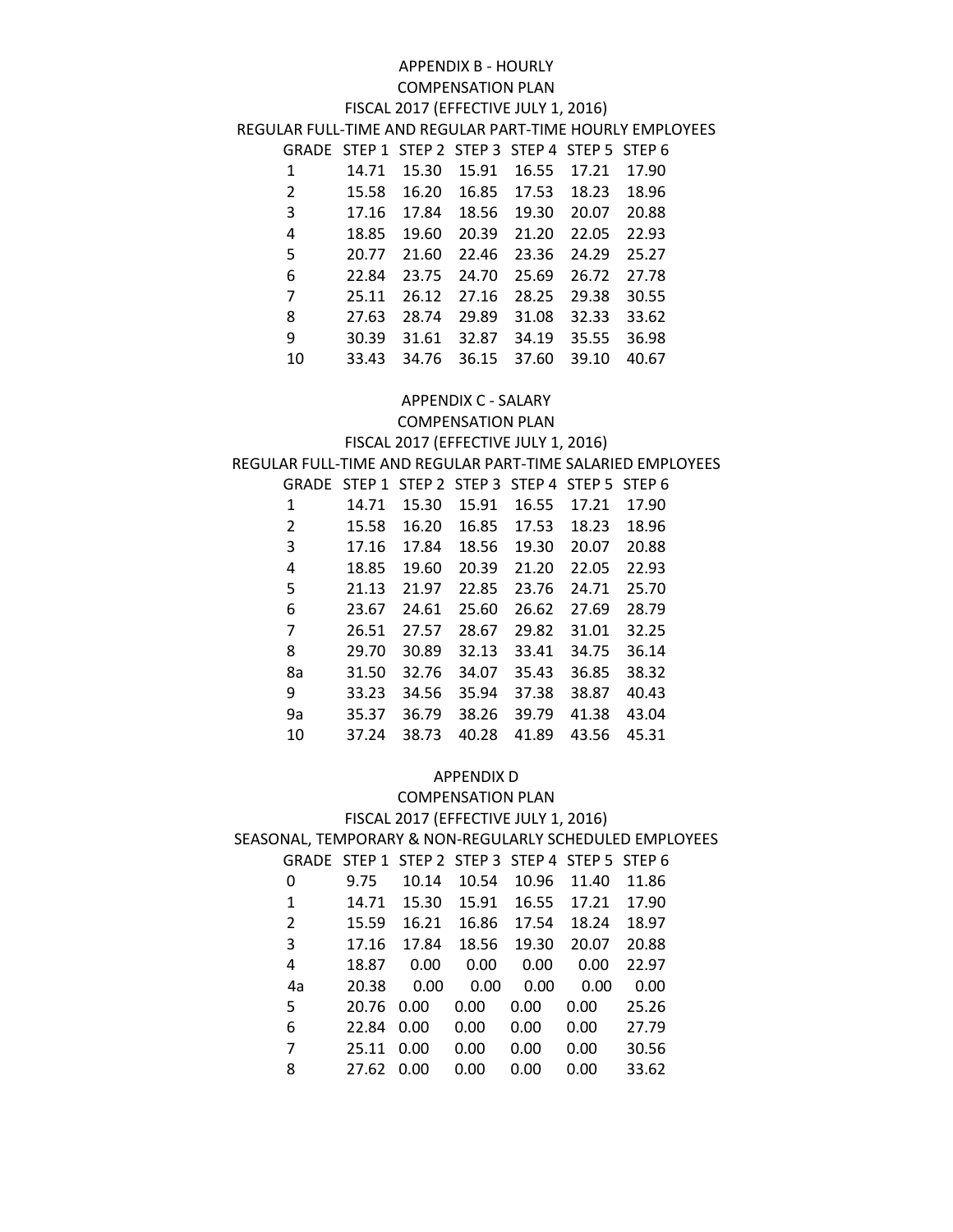*This action places a new "Personnel Bylaw Compensation Plan" in place for non-union employees and reflects a Fiscal Year 2017 increase of 2.5% effective July 1, 2016.*

*Finance Committee approval given at Town Meeting.*

#### **Motion by: Melissa M. Tzanoudakis, Personnel Board**

I move that the Town vote to amend its Compensation Plan established pursuant to Chapter 41, Section 108A, of the Massachusetts General Laws, and Pursuant to Chapter 31 of the Code of the Town of Pepperell, by deleting Appendices B, C and D of the Compensation Plan, and by inserting the text of said Appendices as listed above, which reflects a Fiscal Year 2017 increase of 2.5% effective July 1, 2016.

Motion required a majority vote and passed by unanimous voice vote. **Motion Carried**

#### **ARTICLE 3**

By: Town Administrator and Board of Selectmen

# **GENERAL FUND FREE CASH APPROPRIATIONS**

To see if the Town will vote to appropriate sums of money from General Fund Free Cash certified as of 8/5/16, or take any other action relative thereto.

*Finance Committee approval given at Town Meeting.*

#### **Motion by: Melissa M. Tzanoudakis, Board of Selectmen**

I move that the Town vote to appropriate the following sums of money from General Fund Free Cash certificate as of 8/5/16:

| Amount         | To                                   | Reason                                                      |
|----------------|--------------------------------------|-------------------------------------------------------------|
| \$100,000.00   | <b>OPEB</b> Trust Fund               | Initial Funding of Other Post-Employment Benefits Liability |
| \$31,000.00    | <b>FY17 Capital Outlay</b>           | Railroad Square Survey and Feasibility Study                |
| 7,500.00<br>\$ | FY17 Capital Outlay                  | Athletic Fields and Hard Court Facilities Master Plan       |
| \$16,073.00    | <b>FY17 Capital Outlay</b>           | Library Boiler – Quotation                                  |
| 4,400.00<br>\$ | FY17 Capital Outlay                  | Dam Inspection - Heald Street                               |
| \$18,800.00    | FY17 General Gov't                   | Town Administrator/BOS - Contract Negotiations              |
| \$15,724.00    | <b>FY17 General Gov't</b>            | 2.5% Increase - Non-Union Employees                         |
| \$14,836.00    | <b>FY17 Public Safety</b>            | 2.5% Increase - Non-Union Employees                         |
| 9,500.00<br>\$ | <b>FY17 Public Safety</b>            | New Ambulance Billing Company Hired in June                 |
| 5,140.00<br>\$ | <b>FY17 Public Works</b>             | $DPW$ Union Contract – $FY17$ Negotiated Increase           |
| 6,497.00<br>\$ | <b>FY17 Public Works</b>             | 2.5% Increase - Non-Union Employees                         |
| 3,269.00<br>\$ |                                      | FY17 Human Services 2.5% Increase - Non-Union Employees     |
| \$<br>725.00   | <b>FY17 Culture &amp; Recreation</b> | 2.5% Increase - Non-Union Employees                         |
| \$30,619.00    | <b>FY17</b> Liability Insurance      | MIIA Increase & Deductible Requirement                      |
| \$264,083.00   | <b>TOTAL FROM FREE CASH</b>          |                                                             |

*Motion to exclude the \$7,500 for Athletic Fields and Hard Court Facilities Master Plan and make the new total from free cash \$256,583.00 was made by Michelle R. Gallagher and seconded and did not pass by a majority voice vote.*

*Motion made by move the question was made and seconded and passed by a majority voice vote.*

Motion required a majority vote and passed by a majority voice vote. **Motion Carried**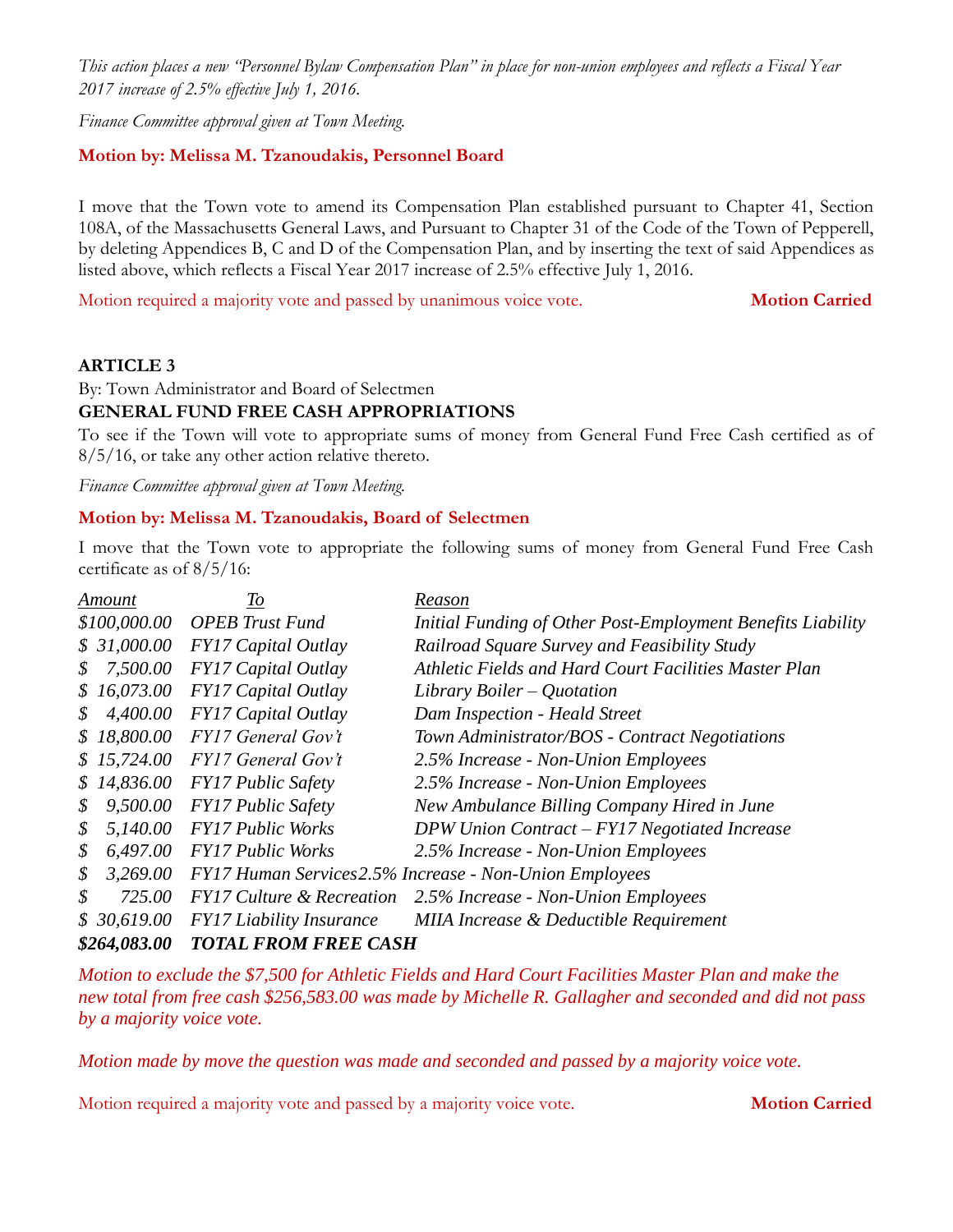By: Board of Public Works

#### **SEWER ENTERPRISE FUND RETAINED EARNINGS APPROPRIATIONS**

To see if the Town will vote to appropriate sums of money from the Sewer Enterprise Fund Retained Earnings certified as of 8/5/16, or take any other action relative thereto.

*Explanation: This transfer is necessary to fund increase in the sewer operating budget (wages & salaries) due to the increases in pay rates that are to be retroactive to July 1st.*

#### **Motion by: William M. Kenison, Board of Public Works**

I move that the Town vote to appropriate the following sums of money from the Sewer Enterprise Fund Retained Earnings certified as of 8/5/16:

| Amount      | To                         | Reason                              |
|-------------|----------------------------|-------------------------------------|
| \$4,753.00  | FY17 Wages                 | 2.5% Increase – Non-Union Employees |
| \$9,318.00  | FY17 Wages                 | DPW Union Contract - FY17           |
|             |                            | Negotiated Increase                 |
| \$14,071.00 | <b>TOTAL FROM RETAINED</b> |                                     |
|             | <b>EARNINGS</b>            |                                     |

Motion required a majority vote and passed by unanimous voice vote. **Motion Carried** 

#### **ARTICLE 5**

By: Board of Public Works

#### **WATER ENTERPRISE FUND RETAINED EARNINGS APPROPRIATIONS**

To see if the Town will vote to appropriate sums of money from the Water Enterprise Fund Retained Earnings certified as of 8/5/16, or take any other action relative thereto.

*Explanation: This transfer is necessary to fund increase in the water operating budget (wages*  $\mathcal{O}$  *salaries) due to the increases in pay rates that are to be retroactive to July 1st.* 

# **Motion by: William M. Kenison, Board of Public Works**

I move that the Town vote to appropriate the following sums of money from the Water Enterprise Fund Retained Earnings certified as of 8/5/16:

| Amount      | To                         | <b>Reason</b>                       |
|-------------|----------------------------|-------------------------------------|
| \$4,862.00  | FY17 Wages                 | 2.5% Increase – Non-Union Employees |
| \$5,499.00  | FY17 Wages                 | DPW Union Contract - FY17           |
|             |                            | Negotiated Increase                 |
| \$10,361.00 | <b>TOTAL FROM RETAINED</b> |                                     |
|             | EARNINGS                   |                                     |

Motion required a majority vote and passed by unanimous voice vote. **Motion Carried**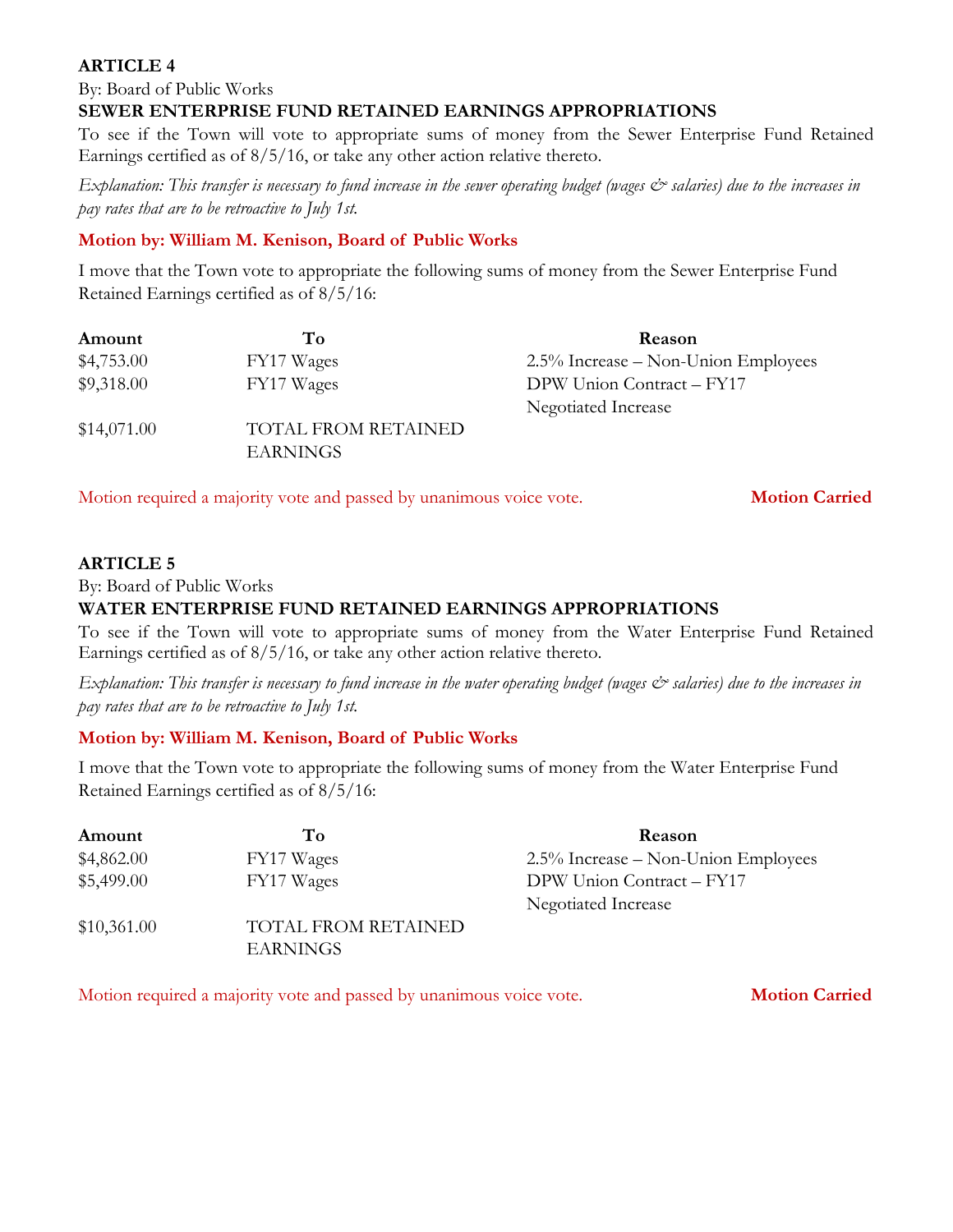By: Board of Public Works

#### **TRANSFER STATION ENTERPRISE FUND RETAINED EARNINGS APPROPRIATIONS**

To see if the Town will vote to appropriate sums of money from the Transfer Station Enterprise Fund Retained Earnings certified as of 8/5/16, or take any other action relative thereto.

*Explanation: This transfer is necessary to fund increase in the transfer station operating budget (wages & salaries) due to the increases in pay rates that are to be retroactive to July 1st.*

#### **Motion by: William M. Kenison, Board of Public Works**

I move that the Town vote to appropriate the following sums of money from the Transfer Station Enterprise Fund Retained Earnings certified as of 8/5/16:

| Amount     | To                                            | Reason                              |
|------------|-----------------------------------------------|-------------------------------------|
| \$2,605.00 | FY17 Wages                                    | DPW Union Contract - FY17           |
|            |                                               | Negotiated Increase                 |
| \$490.00   | FY17 Wages                                    | 2.5% Increase – Non-Union Employees |
| \$3,195.00 | FY17 Wages                                    | New Hire - Truck Driver/Laborer     |
| \$6,290.00 | <b>TOTAL FROM RETAINED</b><br><b>EARNINGS</b> |                                     |

Motion required a majority vote and passed by unanimous voice vote. **Motion Carried**

#### **ARTICLE 7**

By: Board of Public Works

#### **SEWER ENTERPRISE FUND – REPURPOSING OF BORROWING**

To see if the Town will vote to repurpose the \$75,000.00 unexpended balance of an existing line item for the Sewer Enterprise Fund UV Treatment System Enclosure which was originally authorized under Article 39 of the Annual Town Meeting on 5/7/2007, and use the repurposed monies for Sewer Plant Upgrades, or take any other action relative thereto.

*Explanation: In order for the Wastewater Treatment Facility (WWTF) to comply with the recently issued EPA / NPDES Discharge Permit, the WWTF will need several significant upgrades. A study performed by the consultant (Wright Pierce) recommended many upgrades to various components and processes and may likely include the UV system. The previous \$75k borrowing was for a simple weather enclosure for the UV system. While it is not 100% certain at this point whether a UV upgrade will be necessary, we wish to repurpose the existing \$75k borrowing towards the overall WWTF upgrade project.* 

# **Motion by: John Dee, III, Board of Public Works**

I move that the Town vote to repurpose the \$75,000.00 unexpended balance of an existing line item for the Sewer Enterprise Fund UV Treatment System Enclosure which was originally authorized under Article 39 of the Annual Town Meeting on 5/7/2007, and use the repurposed monies for Sewer Plant Upgrades.

Motion required a 2/3 vote and passed by unanimous voice vote. **Motion Carried**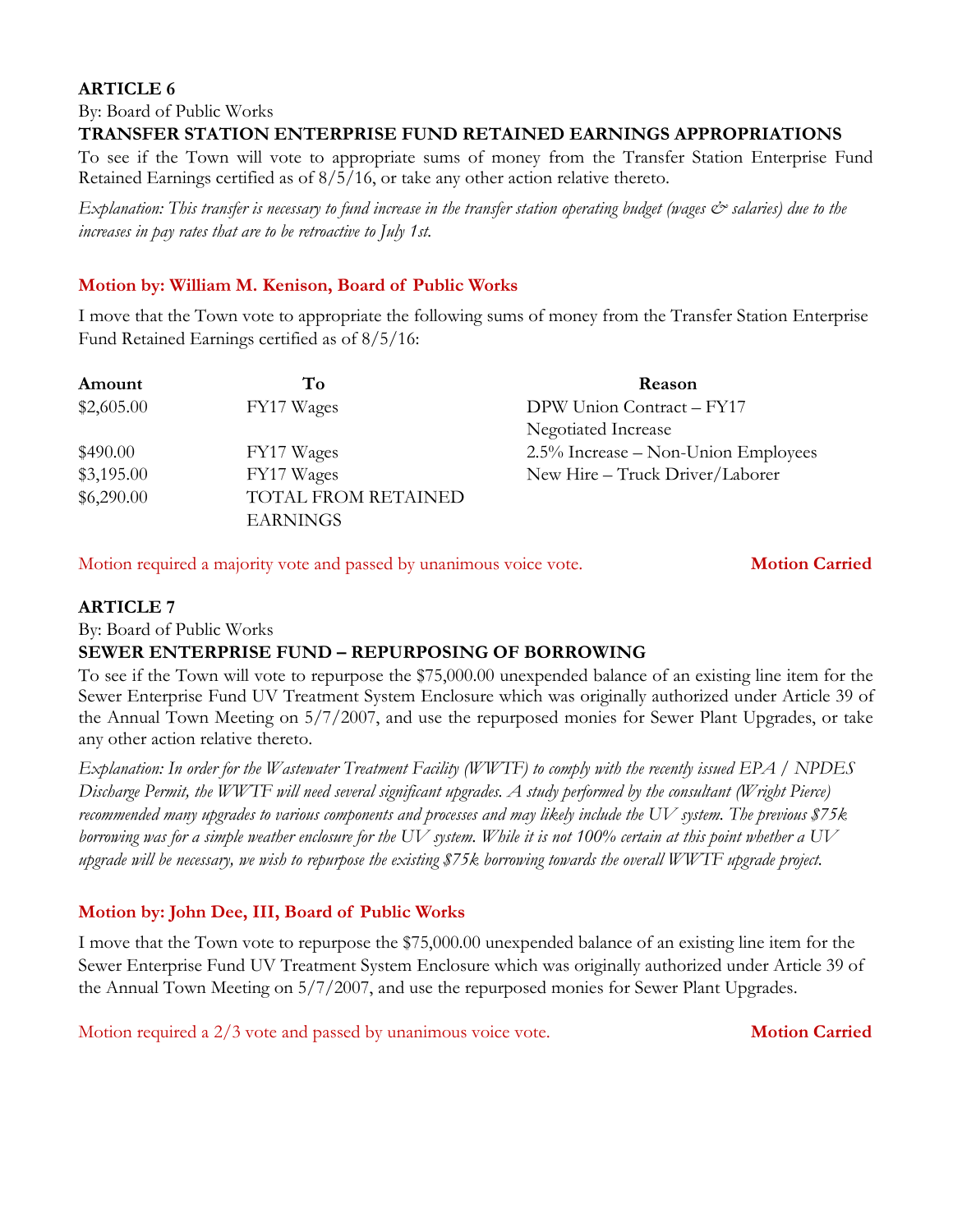By: Board of Public Works

**SEWER ENTERPRISE FUND – AUTHORIZATION TO BORROW FOR PLANT UPGRADES**

To see if the Town will vote to appropriate a sum of money for the Design of Waste Water Treatment Facility Upgrade and Comprehensive Waste Water Management Plan and any other costs incidental or related thereto, and further, to authorize the Treasurer, with the approval of the Board of Selectmen, to borrow said sum under and pursuant to Chapter 44 of the MA General Laws, or any other enabling authority, and to issue bonds or notes of the Town therefore, and that the Board of Public Works, with the approval of the Board of Selectmen, may apply for, accept, and expend any federal, state or other grants or gifts from any sources that may be available for the project, or take any other action relative thereto.

*Explanation: In order for the Wastewater Treatment Facility (WWTF) to comply with the recently issued EPA / NPDES Discharge Permit, the WWTF will need significant upgrades. A study performed by the consultant (Wright Pierce) recommended many upgrades including treatment processes, structural repairs to the buildings, enhanced process controls (SCADA), etc… The upper end of the estimated construction costs for all of the proposed upgrades is \$8M. Based on the widely accepted practice of estimating engineering costs at 10% of the construction value, the engineering costs for a project of this magnitude would not exceed a borrowing ceiling of \$800k.*

# **Motion by: John Dee, III, Board of Public Works**

I move that the Town vote to appropriate \$800,000.00 for the Design of Waste Water Treatment Facility Upgrade and Comprehensive Waste Water Management Plan and any other costs incidental or related thereto, and further, to authorize the Treasurer, with the approval of the Board of Selectmen, to borrow said sum under and pursuant to Chapter 44 of the MA General Laws, or any other enabling authority, and to issue bonds or notes of the Town therefore, and that the Board of Public Works, with the approval of the Board of Selectmen, may apply for, accept, and expend any federal, state or other grants or gifts from any sources that may be available for the project.

Motion required a 2/3 vote and passed by unanimous voice vote. **Motion Carried**

# **ARTICLE 9**

By: Board of Public Works **WATER ENTERPRISE FUND – AUTHORIZATION TO BORROW FOR BEMIS WELL UPGRADES**

To see if the Town will vote to appropriate a sum of money for the Design of Upgrade for the Bemis Well and any other costs incidental or related thereto, and further, to authorize the Treasurer, with the approval of the Board of Selectmen, to borrow said sum under and pursuant to Chapter 44 of the MA General Laws, or any other enabling authority, and to issue bonds or notes of the Town therefore, and that the Board of Public Works, with the approval of the Board of Selectmen, may apply for, accept, and expend any federal, state or other grants or gifts from any sources that may be available for the project, or take any other action relative thereto.

*Explanation: The Bemis Well has been experiencing an increase in levels of iron (Fe) and manganese (Mn) in the water source for many years. These levels are now approaching the upper limit where MADEP will require treatment (filtration) to remove these minerals. The most viable solution appears to be the design and construction of a filtration system, and for a facility of the size of Bemis, this is estimated to cost approximately \$3.5M. Based on the widely accepted practice of estimating engineering costs at 10% of the construction value, the engineering costs would not exceed a borrowing ceiling of \$350k.*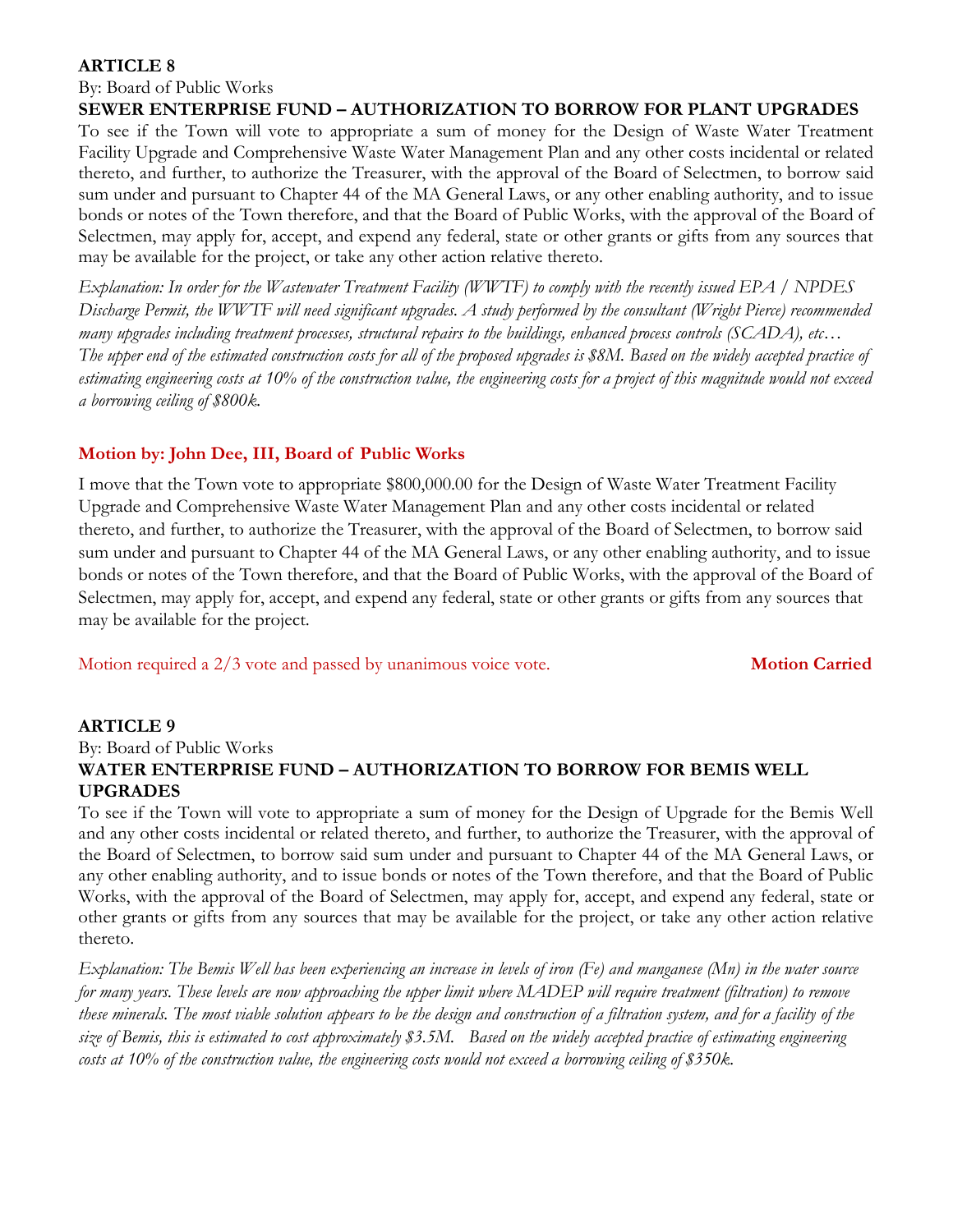# **Motion by: John Dee, III, Board of Public Works**

I move that the Town vote to appropriate \$350,000.00 for the Design of Upgrade for the Bemis Well and any other costs incidental or related thereto, and further, to authorize the Treasurer, with the approval of the Board of Selectmen, to borrow said sum under and pursuant to Chapter 44 of the MA General Laws, or any other enabling authority, and to issue bonds or notes of the Town therefore, and that the Board of Public Works, with the approval of the Board of Selectmen, may apply for, accept, and expend any federal, state or other grants or gifts from any sources that may be available for the project.

Motion required a 2/3 vote and passed by unanimous voice vote. **Motion Carried**

#### **ARTICLE 10**

By: Board of Public Works

#### **TRANSFER STATION ENTERPRISE FUND – PRIOR YEAR BILL**

To see if the Town will vote to appropriate a sum of money for the payment of a Transfer Station Enterprise Fund unpaid bill from the prior fiscal year FY2016, or take any other action relative thereto.

*Explanation: Due to several unforeseen expenses during FY16, the last solid waste disposal invoice for FY16 created an expense that exceeded the FY16 'appropriated budget'. Although there was sufficient revenue generated during FY16 to cover this cost, the enterprise funds are legally unable to expend anything beyond the approved appropriation without authorization from the town meeting body (usually at a Special Town Meeting or STM). This is a directive of the MA Dept. of Revenue. Therefore the staff and vendor agreed to remittance of an amount equal to the remaining balance of the FY16 operating budget, and to then process the remaining balance of this invoice as a 'prior years unpaid bill' at the Fall STM.*

#### **Motion by: William M. Kenison, Board of Public Works**

I move that the Town vote to authorize the payment of \$2,923.95 from FY17 Transfer Station Enterprise Fund Expense for the payment of an unpaid bill from the prior fiscal year FY2016.

Motion required a 9/10 vote and passed by unanimous voice vote. **Motion Carried** 

#### **ARTICLE 11**

By: North Middlesex Regional School District

# **AUTHORIZATION TO BORROW FOR VARNUM BROOK SCHOOL REPAIRS**

To see if the Town will approve the \$140,000 borrowing authorized by the North Middlesex Regional School District, for the purpose of paying costs of a feasibility study/schematic design for a roof, window and door replacement project at the Varnum Brook Elementary School, 10 Hollis St, Pepperell, MA 01463, including all costs incidental and related thereto (the "Project"), which proposed repair project would materially extend the useful life of the school and preserve an asset that otherwise is capable of supporting the required educational program, and for which the District has applied for a grant from the Massachusetts School Building Authority ("MSBA"), said amount to be expended under the direction of the School Building Committee. The MSBA's grant program is a non-entitlement, discretionary program based on need, as determined by the MSBA, and any Project costs the District incurs in excess of any grant approved by and received from the MSBA shall be the sole responsibility of the District; provided further, that the amount of borrowing authorized pursuant to this vote shall be reduced by any grant amount set forth in the Project Funding Agreement that may be executed between the District and the MSBA; or to take any other action relative thereto.

*Finance Committee recommendation given at Town Meeting.*

#### **Motion by: Jonna M. Clermont, North Middlesex Regional School District School Committee**

I move that the Town vote to approve the \$140,000 borrowing authorized by the North Middlesex Regional School District, for the purpose of paying costs of a feasibility study/schematic design for a roof, window and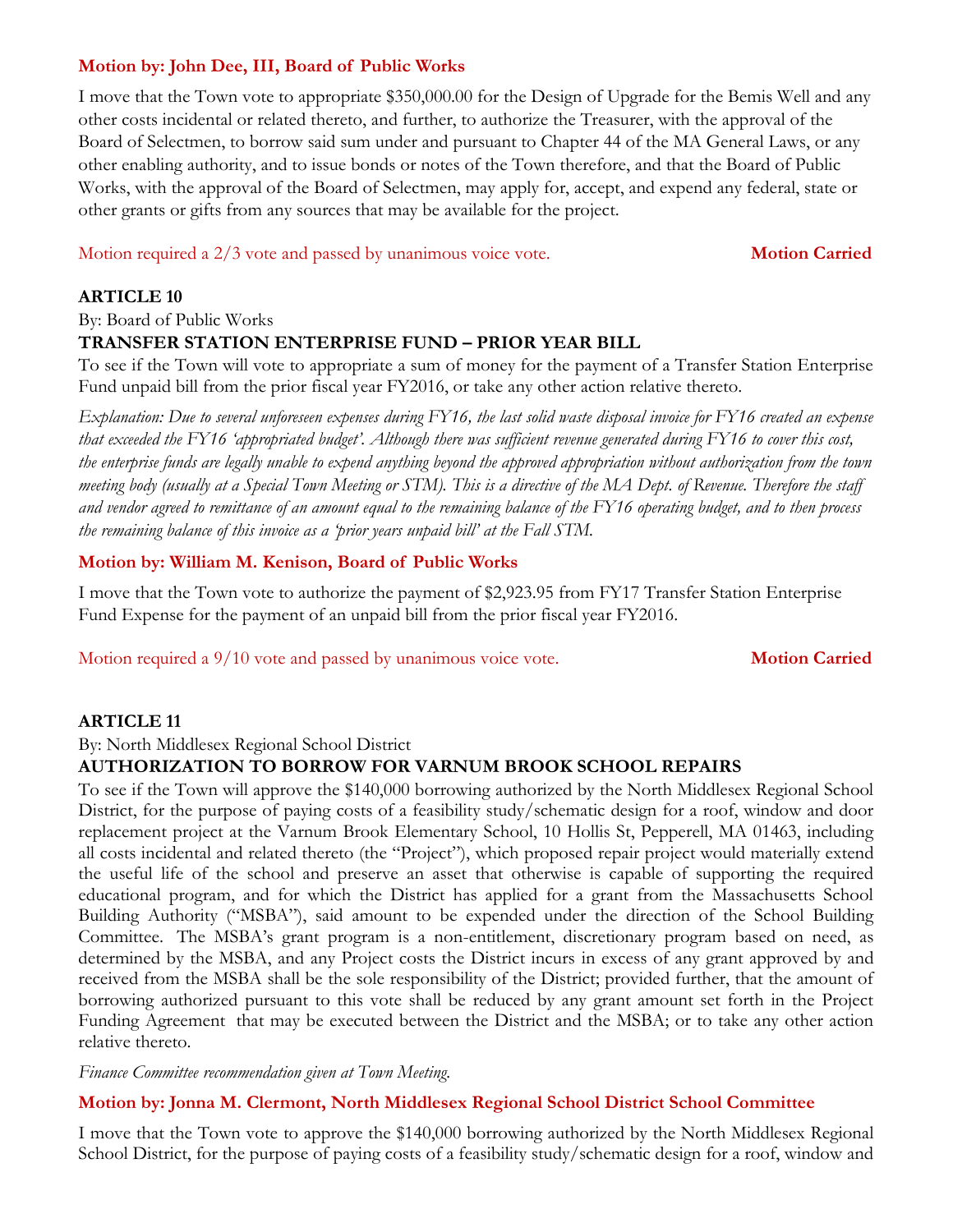door replacement project at the Varnum Brook Elementary School, 10 Hollis St, Pepperell, MA 01463, including all costs incidental and related thereto (the "Project"), which proposed repair project would materially extend the useful life of the school and preserve an asset that otherwise is capable of supporting the required educational program, and for which the District has applied for a grant from the Massachusetts School Building Authority ("MSBA"), said amount to be expended under the direction of the School Building Committee. The town acknowledges that the MSBA's grant program is a non-entitlement, discretionary program based on need, as determined by the MSBA, and any Project costs the District incurs in excess of any grant approved by and received from the MSBA shall be the sole responsibility of the District; and provided further, that the amount of borrowing authorized by the District for the Project shall be reduced by any grant amount set forth in the Project Funding Agreement that may be executed between the District and the MSBA.

Motion required a 2/3 vote and passed by unanimous voice vote. **Motion Carried** 

#### **ARTICLE 12**

#### By: Town Administrator and Conservation Commission **TO PROTECT PUBLIC LAND AND INSURE CONSERVATION RESTRICTIONS**

To see if the inhabitants of Pepperell will authorize the Pepperell Board of Selectmen to declare approximately 35 acres of town-owned land known as Assessor's maps and parcels 16-10-0, a portion of 25- 44-0, and a portion of 25-22-1 (Book 31512, Page 494, dated June 16, 2000 from Adamowitch) surplus and sell said parcels to the Commonwealth of Massachusetts acting by and through its Department of Fish and Game for wildlife habitat and passive recreation consistent with and subject to the purposes and protections of Article 97 of the Amendments to the Constitution of the Commonwealth of Massachusetts for the appraised value up to \$2,000 per acre, or take any other action relative thereto.

Explanation:

- *This article "permanently protects" the former Adamowitch property owned by the Town, which is in a floodplain.*
- *The State will purchase this land for the appraised value, up to \$70,000 and the land will remain open to the public.*
- *This permanent protection ensures that wildlife habitat and our 35 acres of pristine conservation land is safeguarded forever.*
- *This transfer has no impact on the Senior Center or any plans for the future. This article has been unanimously approved by the Pepperell Council on Aging, the Friends of Pepperell Seniors, and the Pepperell Conservation Commission.*

# **Motion by: Stephen C. Themelis, Board of Selectmen**

I move that the inhabitants of Pepperell will authorize the Pepperell Board of Selectmen to declare approximately 35 acres of town-owned land known as Assessor's maps and parcels 16-10-0, a portion of 25- 44-0, and a portion of 25-22-1 (Book 31512, Page 494 and Book 31512, Page 499, dated June 16, 2000 from Adamowitch) surplus and sell said parcels to the Commonwealth of Massachusetts acting by and through its Department of Fish and Game for wildlife habitat and passive recreation consistent with and subject to the purposes and protections of Article 97 of the Amendments to the Constitution of the Commonwealth of Massachusetts for the appraised value up to \$2,000 per acre.

Motion required a majority vote and passed by unanimous voice vote. **Motion Carried**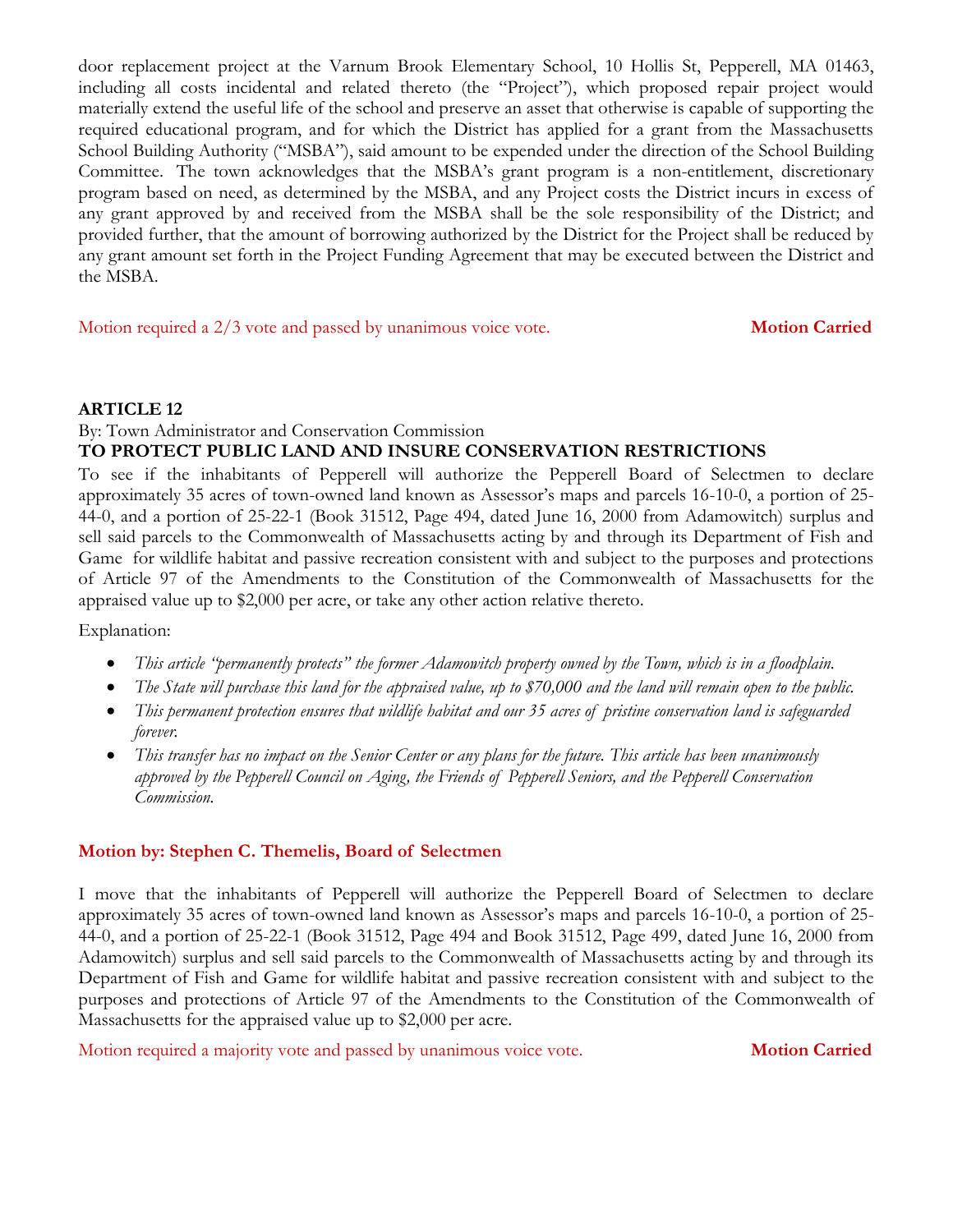By: Board of Selectmen

#### **STREET ACCEPTANCE – EMERSON CIRCLE, FAIRCHILD COURT, WINSLOW COURT**

To see if the Town will vote to accept and maintain as public ways the layouts of Emerson Circle, Fairchild Court and Winslow Court, as laid out by the Board of Selectmen and shown on a plan entitled "Street Acceptance Plan, Emerson Village, Plan of Land in Pepperell, MA" prepared by Hancock Associates, dated September 30, 2016 and consisting of two (2) sheets, which plan is on file with the Town Clerk; and to authorize the Board of Selectmen to accept instruments conveying for nominal consideration the aforesaid roadways or interest(s) therein, together with all easements and appurtenances thereto, as are shown on the aforementioned plan; or take any other action relative thereto.

Explanation:

- *The approval of this project, which was reviewed and supported by all relevant Town departments, was predicated upon the acceptance of these streets as public ways.*
- *The Town Engineer reported that these roads were constructed in accordance with the approved plans and the construction standards of the Town of Pepperell.*
- *The Planning Board recommended approval of these ways in a report, The Board of Selectmen have laid out these ways at a duly authorized public hearing and the Zoning Board of Appeals concurred with the Town Engineer's recommendation.*

# **Motion by: Roland P. Nutter, Board of Selectmen**

I move that the Town vote to accept and maintain as public ways the layouts of Emerson Circle, Fairchild Court and Winslow Court, as laid out by the Board of Selectmen and shown on a plan entitled "Street Acceptance Plan, Emerson Village, Plan of Land in Pepperell, MA" prepared by Hancock Associates, dated September 30, 2016 and consisting of two (2) sheets, which plan is on file with the Town Clerk; and to authorize the Board of Selectmen to accept instruments conveying for nominal consideration the aforesaid roadways or interest(s) therein, together with all easements and appurtenances thereto, as are shown on the aforementioned plan.

Motion required a majority vote and passed by unanimous voice vote. **Motion Carried**

# **ARTICLE 14**

#### By: Board of Public Works **ACCEPTANCE OF EASEMENT**

To see if the Town will vote to accept a permanent easement for the purposes of owning, operating and maintaining drain lines on the following property. Executed full copy of said easement being on file in the office of the DPW Director/Town Engineer:

# Record Owner: **Rolling Meadows LLC**

Mailing Address: 7 Tucker Street, Pepperell, MA 01463 Title Reference: Book 34776, Page 159 Interests Taken: Utility Easement B (Permanent Easement) Area: 7,253 sq. ft.

or take any other action relative thereto.

*Explanation: The Town of Pepperell has long discharged road runoff from Tucker St. to the Varnum Brook via the Rolling Meadows drainage system. This existing drainage system contained a section open channel. Rolling Meadows recently rebuilt this open channel section to incorporate underground piping. Because runoff from Tucker St., a public way, utilizes this portion of that system, the Town of Pepperell will take the responsibility to operate and maintain this section drainage system going forward. The easement will allow the Highway Dept. to properly and legally access this closed drainage system to perform these tasks.* 

# **Motion by: John Dee, III, Board of Public Works**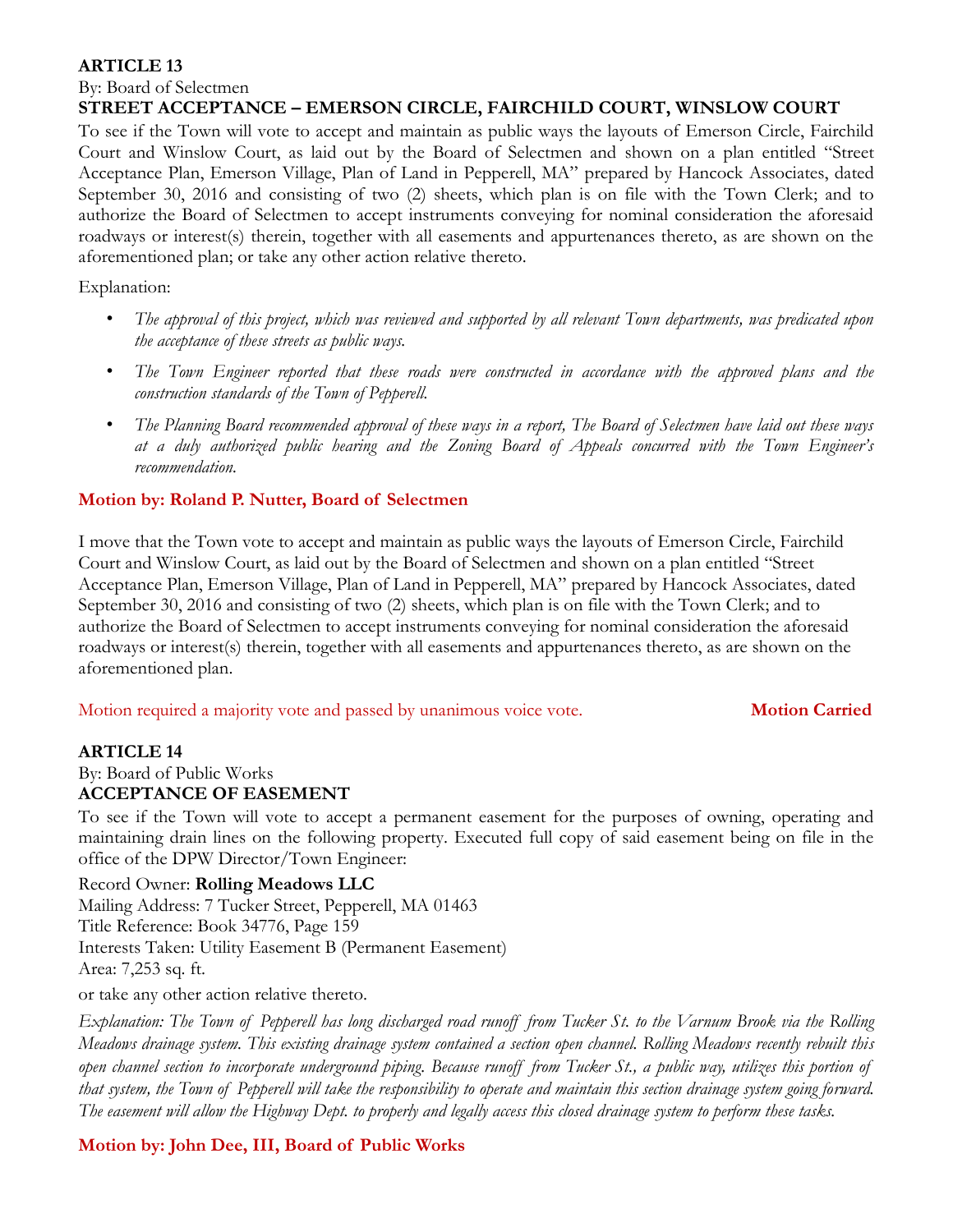I move that the Town vote to accept a permanent easement for the purposes of owning, operating and maintaining drain lines on the following property. Executed full copy of said easement being on file in the office of the DPW Director/Town Engineer:

Record Owner: **Rolling Meadows LLC** Mailing Address: 7 Tucker Street, Pepperell, MA 01463 Title Reference: Book 34776, Page 159 Interests Taken: Utility Easement B (Permanent Easement) Area: 7,253 sq. ft.

Motion required a majority vote and passed by unanimous voice vote. **Motion Carried**

#### **ARTICLE 15**

By: Town Administrator and Board of Selectmen **ADOPTION OF BYLAW TO ALLOW THE TOWN TO ENTER INTO PERSONAL SERVICES CONTRACTS WITH CERTAIN EMPLOYEES**

To see if the Town will vote to amend the Personnel Bylaw by deleting the next to the last paragraph of section 1a and inserting in lieu thereof a new section 1b authorizing the Town Administrator to provide employment contracts to appointed department heads, involving wages, hours and other terms and conditions of employment.

Explanation:

- *This article provides the opportunity for the Town Administrator to provide employment contracts per Section 4 of the Town Charter to the Board of Selectmen for review and approval (Charter 4-2-J).*
- *This article will provide a standard process for contract development and solid public management.*
- *This article was approved and endorsed by the Town's Labor Counsel.*

# **Motion by: Melissa M. Tzanoudakis, Board of Selectmen**

I move that the Town vote to amend the Personnel Bylaw by deleting the next to the last paragraph of section 1a and adding a new section 1b as follows:

1b. The Town, acting through the Town Administrator, may provide an employment contract for appointed department heads for a period of up to three (3) years, involving wages, hours and other terms and conditions of employment.

Such employment contracts shall prevail over and preempt any provision of any local personnel bylaw, rule or regulation covering the subject matter of the employment contract. This bylaw does not cover the Town Administrator, Police Chief, Fire Chief or any other Town official authorized by statute to have an employment contract. Nothing contained in this section shall affect the appointment or removal powers of the Town Administrator over the department heads. This section does not grant tenure. From time to time, the Town Administrator may adopt rules and regulations relative to the administration of this section. All such contracts and agreements shall be subject to the approval of the Board of Selectmen.

Motion required a majority vote and passed by majority voice vote. **Motion Carried**